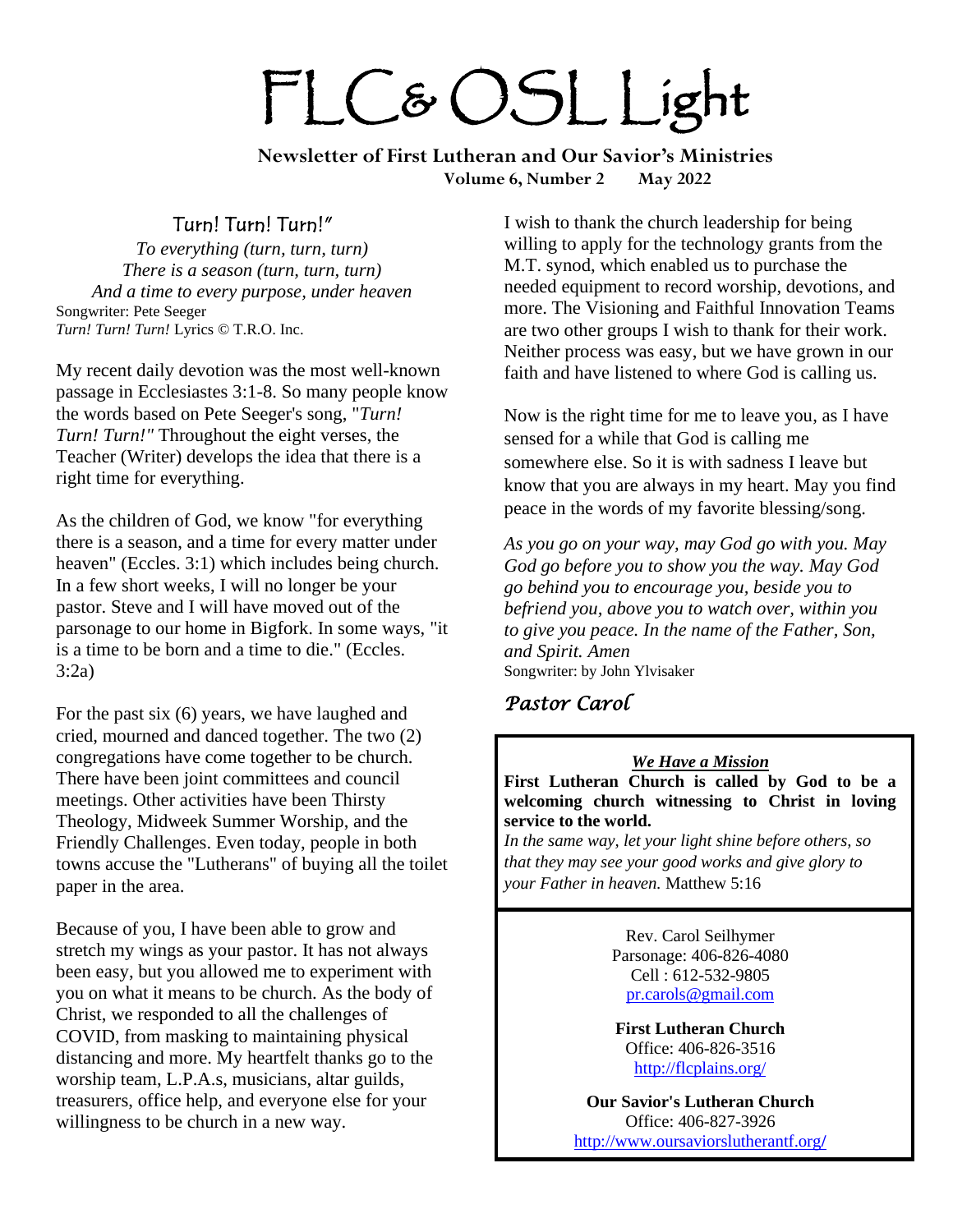# WHAT'S NEXT FOR OUR CHURCHES

In the wake of Pastor Carol and Steve leaving our churches, many members wonder what happens next. It begins with saying farewell. While this is happening, Michael Murray and Annie Wooden, the respective church council presidents, talk and contact the Bishop's Office. In the June council meetings, the church councils will discuss the continuation of our shared parish ministry.

In addition, Michael and Annie will have preliminary conversations with Pastor Jason Asselstine, Assistant to the Bishop, on the next steps of the transition. Pastor Jason will tentatively be with us in worship on June 26 and meeting with the church councils on these steps.

In the meantime, pray and listen for God's call into our lives. Pray for the church councils, Pastor Jason, Pastor Carol and Steve, and our next pastor. God is already up to something in our churches and communities. Hear the words of Isaiah 43:18-19, "Forget the former things; do not dwell on the past. See, I am doing a new thing! Now it springs up; do you not perceive it? I am making a way in the wilderness and streams in the wasteland."



#### COVID UPDATE

For the love of each other and our community, the church council continues to review the COVID protocols every month. For now, we will continue as we have been doing. If anything changes, it will be announced in church and in the weekly announcements.

### SUMMER PREACHING SERIES

There will be three (3) sermon series as in the past two (2) summers. It consists of a series from the Old Testament, one from the New Testament, and a catechetic series. The topics are to assist us in continuing our Christian journey of faith.

The Ten Commandments is the first of the series from June 12 through July 3. We will examine the theological and narrative context for the law and then consider how the laws that govern our relationship with God today. Other areas of exploration include the laws that govern our relationships with each other before a close review of the coveting commandment(s).

The next series is five (5) weeks is "Hope" based on readings from 1 Peter, July 10 through August 7. This letter is one of the most hope-filled books in the New Testament. Its primary purpose is to encourage Christian converts to live amid a hostile society. The letter emphasizes new life and salvation in the risen Christ, who is their "living hope." These themes continue to play out in our world today as we wrestle in faith in a secular world.

The final series, August 14 through September 3, is on the book of Ruth. It is a story of human love reflecting and enacting divine love. The series will delve into themes of emptiness and fullness: famine turning to abundant food, loss turning to love, bitterness turning to joy, and barrenness giving way to birth.



(Page 2)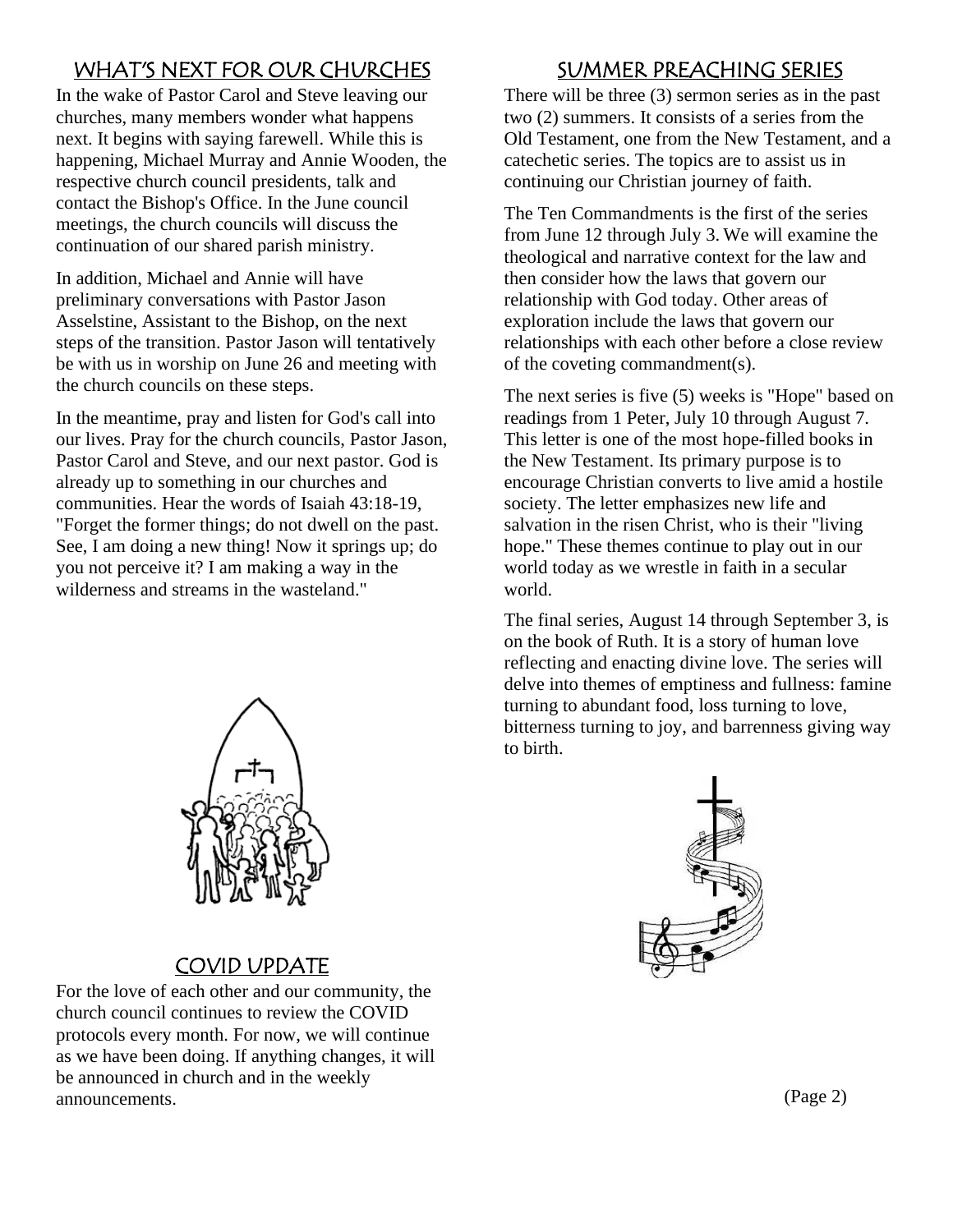# SANDERS COUNTY RUMMAGE SALE

Once again, we are participating in the Sanders County Wide Rummage Sale event with Cancer Network of Sanders County on June 24<sup>th</sup> and 25<sup>th</sup>. There is space in the new shed for any items in good shape that you would like to donate! The planning team has decided not to include clothing in the sale. Questions? Please talk to Bill Haines or Carl Benson.

# VACATION BIBLE SCHOOL

The Education Team is excited to team with FLBC to provide an awesome Day Camp experience for our community. *Boundless: God Beyond Measure* Vacation Bible School (VBS) will be July 18-21. Volunteer opportunities are available. Complete details will be available in the coming weeks.



## WORSHIP TIME CHANGE

On August 7, the worship time returns to 9 am. Mark it on your calendar!

### SUMMER HYMN SING

The Joint Worship Team will host a potluck and hymn sing on August 17 at FLC. Watch the announcements in late July for full details about the event.



## GOD'S WORK. OUR HANDS.

The official date for God's Work, Our Hands is Sunday, September 11, 2022. It is an opportunity to celebrate who we are as the Evangelical Lutheran Church in America – one church, freed in Christ to serve and love our neighbor. If you have a service idea, please talk to a council member or leave a note in the president's mailbox.

### LWSO NEWS

Ladies, we've done it again! We just sent off 35 quilts and 36 school kits to LWR. That's pretty good for a small group of women who only quilt a few weeks in the winter. Thanks, everyone, for donating to the school kits last fall. The Wed. Bible School kids had fun putting the kits together. Keep your eyes out for cotton fabrics and crochet thread to use next winter.



Earlier this year, there was some talk of having a fall bazaar. If there is still interest, we need to begin to plan. We ask the women to gather at a table or two during fellowship and discuss the how's and when's of the event. It will take effort on everyone's part to get us back in the swing of things. It is always nice to have some extra money in our account to help out others in need.



### LAWN MOWING 2022

The lawn mowing schedule is posted on the servant board. If you can help, please sign up for a week or two.